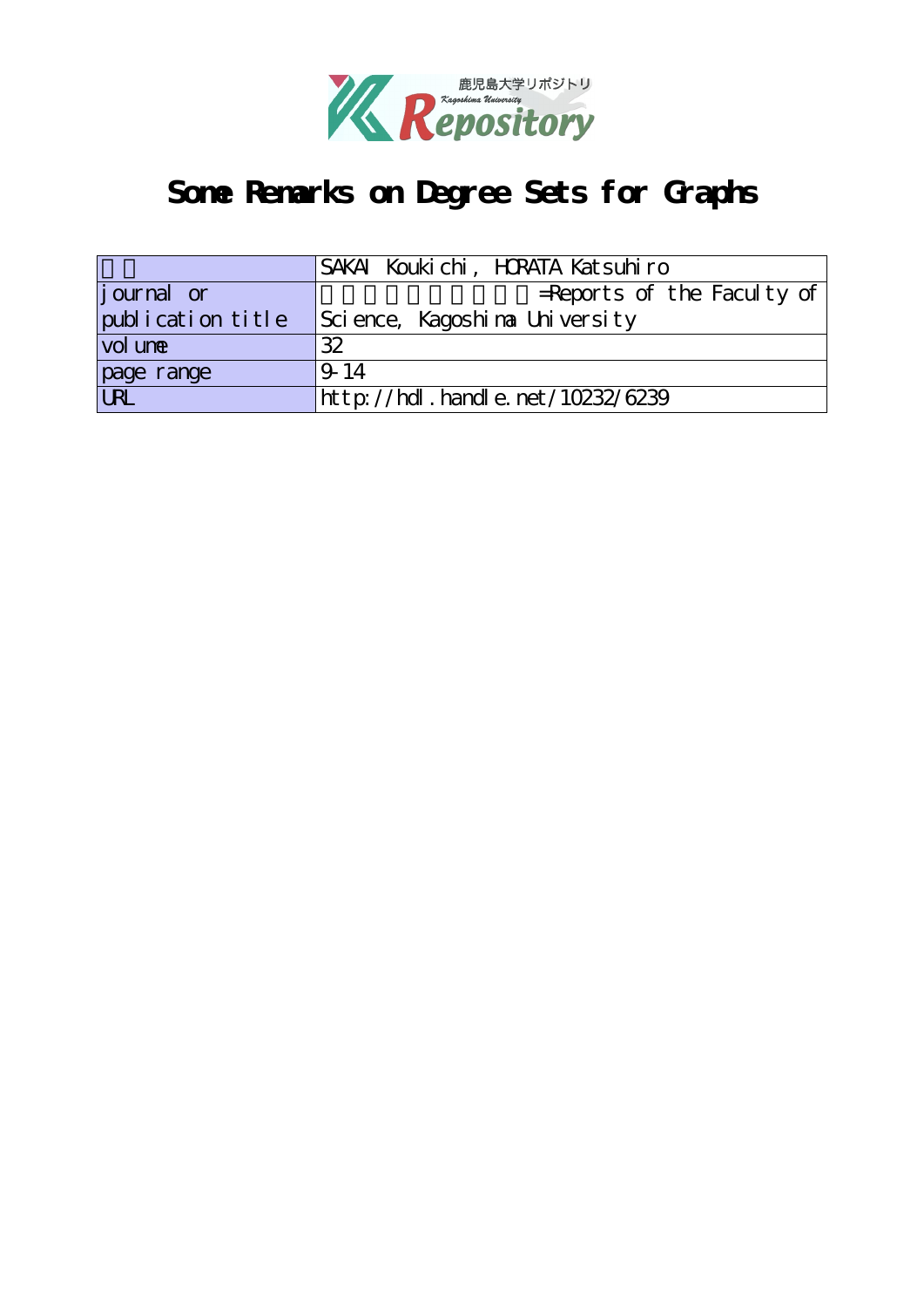# **Some Remarks on Degree Sets for Graphs**

|                   | SAKAI Koukichi, HRATA Katsuhiro      |
|-------------------|--------------------------------------|
| journal or        | $=$ Reports of the Faculty of        |
| publication title | Science, Kagoshina University        |
| vol une           | 32                                   |
| page range        | 9.14                                 |
|                   | http://hdl.handle.net/10232/00012457 |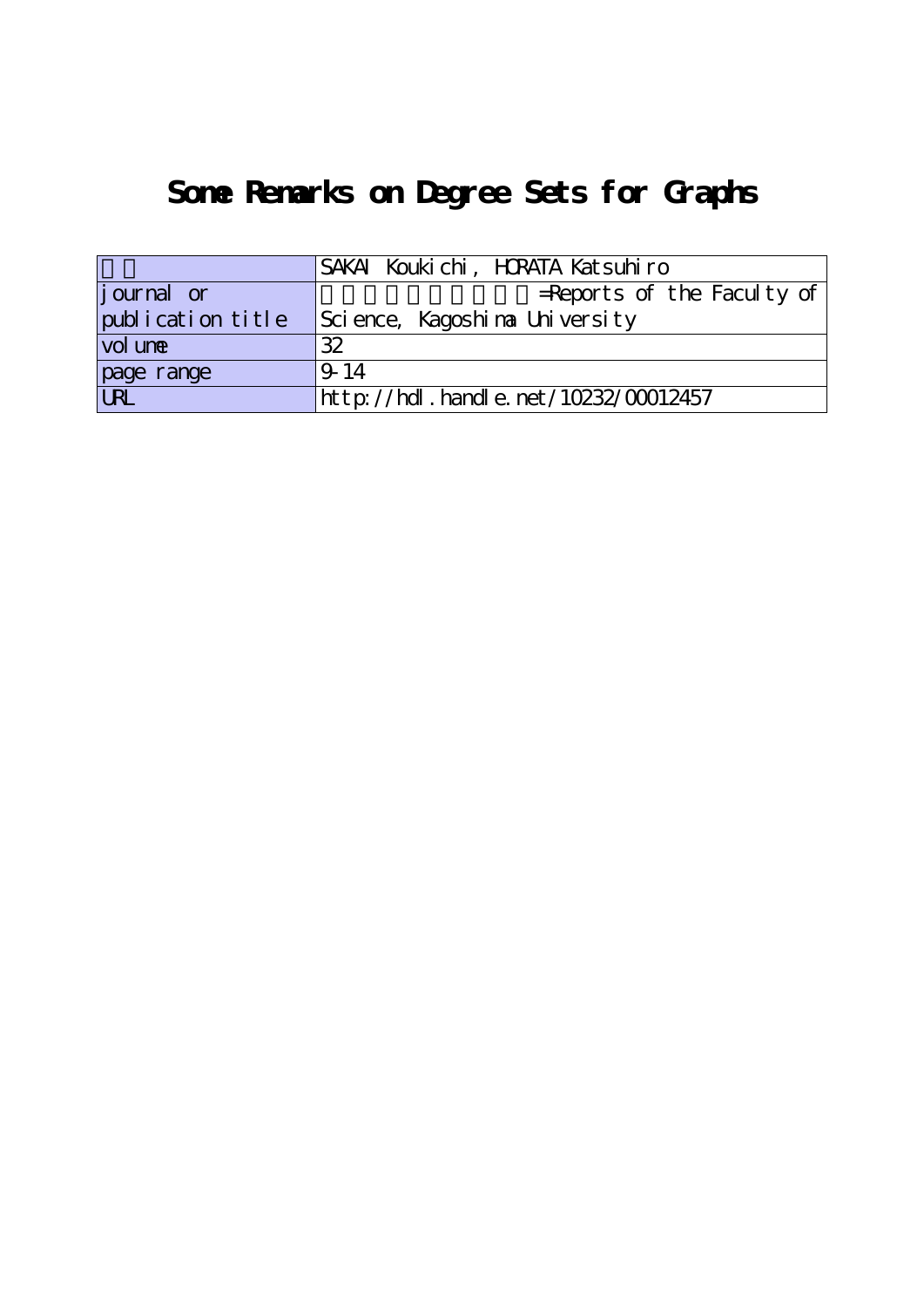Rep. Fac. Sci., Kagoshima Univ., No. 32, pp.  $9 \sim 14$  (1999)

### Some Remarks on Degree Sets for Graphs

Koukichi SAKAI<sup>\*</sup> and Katsuhiro HORATA<sup>†</sup>

(Received August 25, 1999)

### Abstract

This paper is a sequel to the authors  $[2]$  and the first author  $[4]$ ,  $[5]$ . A degree set of a graph G is the set of degrees of vertices of G. Let n and k be any positive integers with  $1 \leq k \leq n-1$ , and  $DG_n(k)$  be the set of all degree sets D of graphs of order n with the cardinality  $|D| = k$ . We shall characterize any members in  $DG_n(k)$  for  $k = 2, 3$ , and  $n - 2$ respectively.

Key words: graph, degree set, degree sequence, graphical sequence.

#### $\mathbf{1}$ **Degree Sets**

In this paper the terminology and notation concerning graphs follow Chartrand and Lesniak [1]. Any graphs mean always simple ones. At first we introduce some convenient notation used in the paper. As we deal with only positive integers, any variables named small letter express always positive integers unless otherwise noted. For any non-negative integers  $m, n$  with  $m \leq n$ we use the following:

 $[m, n] = \{m, m+1, m+2, \cdots, n-1, n\}$  and  $[n] = [1, n]$   $(1 \le n)$ .

Let any monotone non-increasing *n*-sequence  $d = (d_1, d_2, \dots, d_n)$ . If a number *x* appears exactly p times in d, then these terms are shortly denoted by  $x^p$ , e.g.,  $(4,3,3,2,1,1,1) = (4,3^2,2,1^3)$ . In our discussion the parity of integers plays important roles frequently. So for brevity, by  $a \equiv b$ we write the relation  $a = b \pmod{2}$ ,  $e.g., (a, b) \equiv (0, 1)$  means that a is even and b is odd.

Let G be any graph of order n, and  $d(G) = (d_1, d_2, \dots, d_n)$  be the degree sequence of G, which is listed always monotone non-increasing. Moreover let  $D(G) = \{h_1, h_2, \dots, h_k\}$  be the degree set of G, i.e.,  $D(G)$  is the set of mutually distinct numbers in  $d(G)$ . Then we have

 $(1.1)$   $n-1 \geq d_1 \geq d_2 \geq \cdots \geq d_n \geq 0.$ 

 $(1.2)$   $\sum_{i=1}^{n} d_i \equiv 0$ .

(1.3)  $n-1 \ge h_1 > h_2 > \cdots > h_k \ge 0$ .

(1.4)  $d(G) = (h_1^{p_1}, h_2^{p_2}, \cdots, h_k^{p_k})$  for some k positive integers  $p_1, p_2, \cdots, p_k$  with  $\sum_{i=1}^k p_i = n$ .

<sup>\*</sup> Department of Mathematics and Computer Science, Faculty of Science, Kagoshima University, Kagoshima 890-0065, Japan.

<sup>&</sup>lt;sup>†</sup> Kagoshima Immaculate Heart University, Sendai, Kagoshima 895-0011, Japan.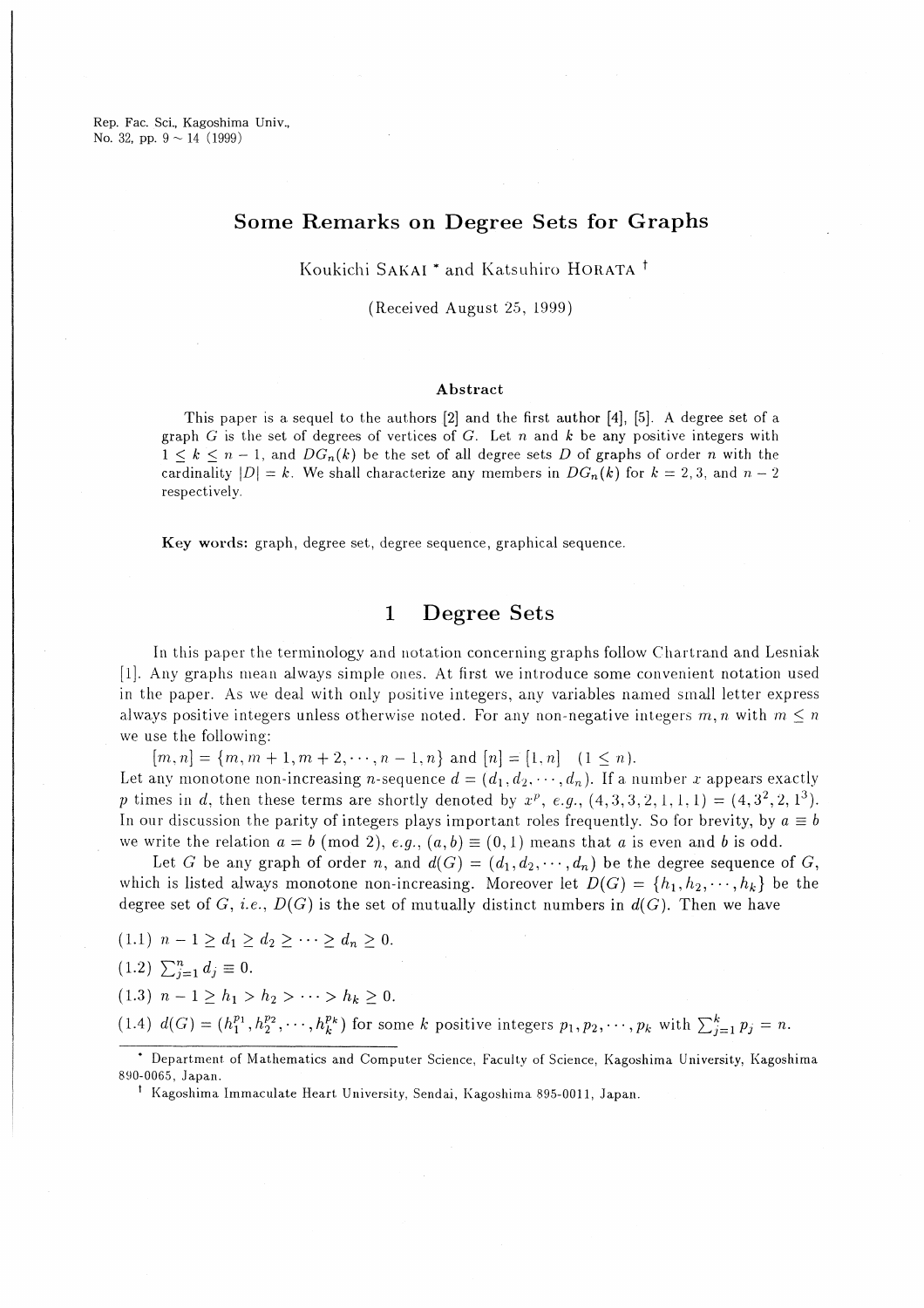In general any n-sequence  $(d_1, d_2, \dots, d_n)$  of integers with (1.2) is said to be *proper*, and any k-set  $\{h_1, h_2, \dots, h_k\}$  of integers with (1.3) is called a  $(n, k)$ -set. Note that any  $(n, k)$ -set is meaningful for  $1 \leq k \leq n-1$ . A sequence d is said to be *graphical* if there exists a graph G whose degree sequence is d, and a  $(n, k)$ -set D is called a  $(n, k)$ -degree set if there exists a graph of order *n* whose degree set is D. A k-set  $\{d_1, d_2, \dots, d_k\}$  is a  $(n, k)$ -degree set if and only if there exists a collection  $\{p_1, p_2, \dots, p_k\}$  of k positive integers with the following properties:

 $(1.5)$   $\sum_{i=1}^{k} p_i = n$ .

 $(1.6)$   $(d_1^{p_1}, d_2^{p_2}, \cdots, d_k^{p_k})$  is graphical.

Let  $DG_n(k)$  and  $GS_n(k)$  be the set of all  $(n, k)$ -degree sets and the set of all graphical *n*-sequences with  $(n, k)$ -degree set.

As well known,  $DG_n(1)$  consists of *n* singletons  $\{a\}$  for  $a \in [0, n-1]$  when  $n \equiv 0$ , and of  $(n+1)/2$  singletons  $\{a\}$  for even  $a \in [0, n-1]$  when  $n \equiv 1$ . On the other hand  $DG_n(n-1)$ consists of exactly two  $(n, n-1)$ -sets  $[n-1]$  and  $[0, n-2]$   $(e.g.,$  see [4]). The purpose of this paper is to characterize any members in  $DG_n(k)$  for  $k = 2, 3$ , and  $n - 2$ . The following theorem on degree sets for graphs is due to Kapoor et al. [3, p.190].

**Theorem.** Any  $(n, k)$ -set  $D = \{d_1, d_2, \dots, d_k\}$  with  $d_k > 0$  is in  $DG_n(k)$  for  $n = d_1 + 1$ .

This is proved by the construction of graph G with  $D(G) = D$ . But in this paper the criterion of degree sets is due to the construction of graphical sequences.

**Lemma 1.** Let  $D = \{d_1, d_2, \dots, d_k\}$  be any  $(n, k)$ -set.

(1) if  $d_1 = n - 1$  and  $d_k = 0$  then  $D \notin DG_n(k)$ .

(2) if  $n \equiv 1$  and  $d_j \equiv 1$  for all  $j \in [k]$ , then  $D \notin DG_n(k)$ .

(3) if  $D \in DG_n(k)$  then  $c(D) = \{n-1-d_k, n-1-d_{k-1}, \dots, n-1-d_2, n-1-d_1\} \in DG_n(k)$ .

**Proof.** (1) is obvious from the basic fact that if a graph of order n has a vertex v with  $deg(v) = n - 1$ , then degree of every vertex is positive. If D satisfies the conditions in (2), then any n-sequence  $(d_1^{p_1}, d_2^{p_2}, \cdots, d_k^{p_k})$  is not proper for any collection  $\{p_1, p_2, \cdots, p_k\}$  with (1.5). This implies (2). (3) follows immediately from the fact that if  $D$  is a degree set of a graph  $G$ , then  $c(D)$  is the degree set of the complementary graph of G. П

Now let  $F_n(k)$  be the set of all  $(n, k)$ -sets  $D = \{d_1, d_2, \dots, d_k\}$  with the following properties:

(1.7) if  $d_1 = n - 1$  then  $d_k > 0$ .

(1.8) if  $n \equiv 1$  then D contains at least one even number.

Then  $DG_n(k) \subseteq F_n(k)$  by Lemma 1. As the above mentioned, we have  $DG_n(k) = F_n(k)$ for the cases  $k = 1$  and  $k = n - 1$ . It seems to be  $DG_n(k) = F_n(k)$  for any n and k with  $1 \leq k \leq n-1$  even though we do not yet have the complete proof. But in the next section it is proved that  $DG_n(2)$  is a proper subset of  $F_n(2)$  for even  $n \geq 6$ .

**Lemma 2.** If any  $\{d_1, d_2, \dots, d_k\} \in F_n(k)$  with  $d_k > 0$  is in  $DG_n(k)$ , then  $DG_n(k)$  $F_n(k)$ .

**Proof.** Note under the notation in Lemma 1(3) that  $c(D) \in F_n(k)$  if  $D \in F_n(k)$ . Let  $D = \{d_1, d_2, \dots, d_k\} \in F_n(k)$  with  $d_k = 0$ . Then  $d_1 < n-1$  by (1.7) and  $c(D) = \{n-1, n-1-1\}$  $d_{k-1}, \dots, n-1-d_1 \in DG_n(k)$  by the assumption. So  $D \in DG_n(k)$  from Lemma 1(3).  $\Box$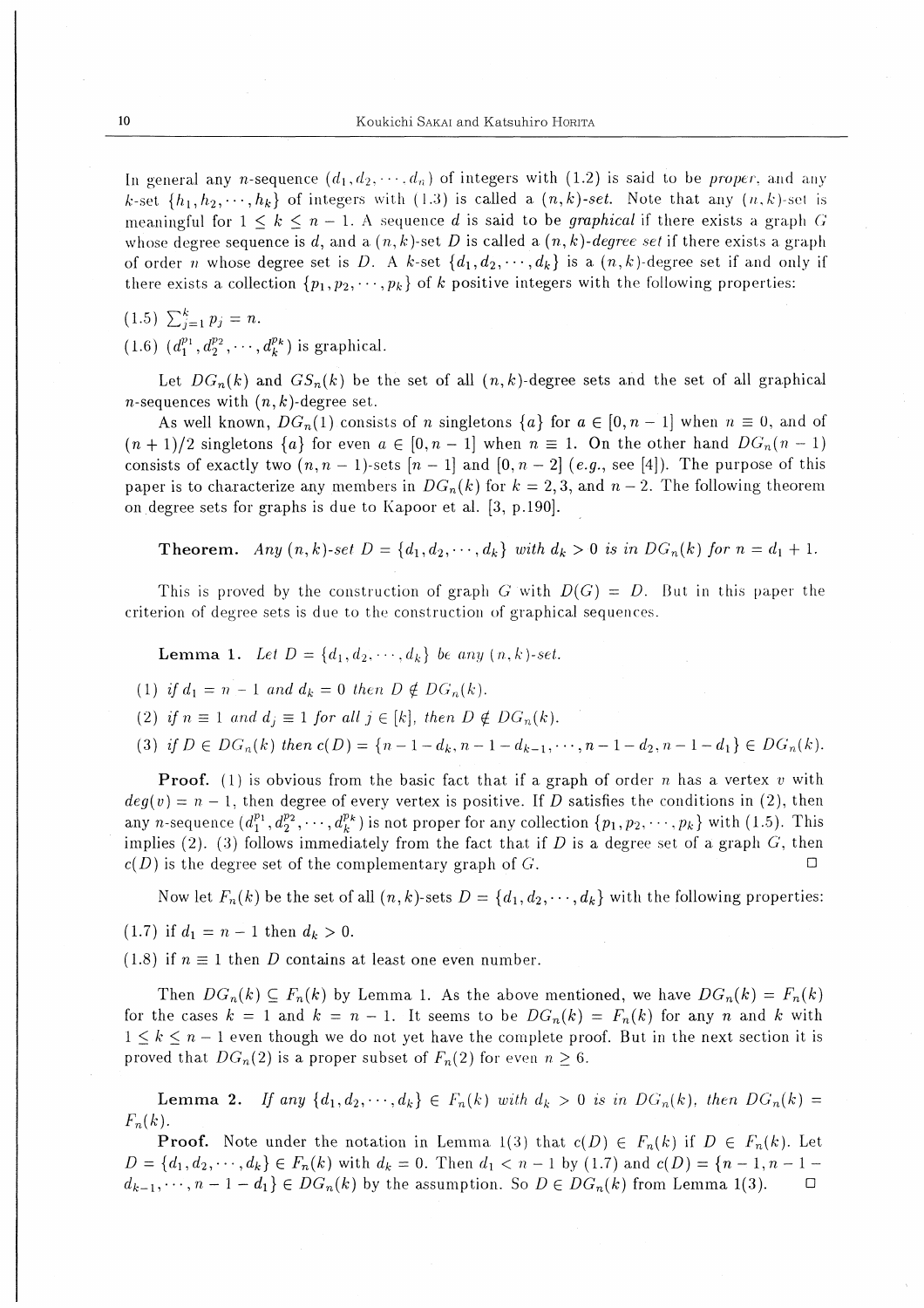$$
2-DG_n(2)
$$

In this section we shall characterize any members in  $DG_n(2)$ . Let us begin with some lemmas. In what follows, let  $\{a,b\} \in F_n(2)$ ,  $a > b$ , and for any  $p \in [n-1]$  let us define an *n*-sequence  $d(a, b; p)$  by

$$
d(a, b; p) = (a^p, b^{n-p}).
$$

The condition for  $d(a, b; p)$  to be proper is expressed in the form:  $(P_2)$  pa +  $(n-p)b \equiv 0$ .

Moreover we shall consider the condition  $(H)$  for  $d(a, b; p)$ :

(H)  $b(n-p)-p(a-p+1)\geq 0.$ 

Then the next is a key lemma in order to characterize any members in  $DG_n(2)$ , which is derived from Hässelbarth Criterion of graphical sequences in Sierksma and Hoogeveen [6]  $(e.g.,)$  see the authors[2]).

**Lemma 3.** The necessary and sufficient condition for  $d(a, b; p)$  to be in  $GS_n(2)$  is given as follows:

- (1) when the case  $a < p$ ,  $d(a, b; p) \in GS_n(2)$  if and only if  $(P_2)$  holds.
- (2) when the case  $b < p \leq a$ ,  $d(a, b; p) \in GS_n(2)$  if and only if  $(P_2)$  and  $(H)$  hold.
- (3) when the case  $p \leq b$ ,  $d(a, b; p) \in GS_n(2)$  if and only if  $(P_2)$  holds.

Let  $2 \leq b$ . Then  $\{a, b\}$  belongs to the case (3) in Lemma 3 for  $p \leq 2$ . Further according to the parity of  $(n,a,b)$  we can choose  $p=1$  or 2 for which  $(P_2)$  holds. So if  $2 \leq b$ , it follows from Lemma 3(3) that  $d(a, b; p) \in GS_n(2)$  for  $p = 1$  or 2. More precisely we have

Lemma 4. Let  $b \geq 2$  for  $d(a, b; p)$ . Then

- (1)  $d(a, b; 2) \in GS_n(2)$  for  $(n, a, b) \equiv (0, 0, 1), (0, 1, 0)$  or  $(1, 1, 0)$ .
- (2)  $d(a,b;1) \in GS_n(2)$  for the otherwise  $(n,a,b)$ .

**Remark 1.** Let  $b \geq 2$ . Then from Lemma 3(3) we also have:

- (1)  $d(a, b; b-1) \in GS_n(2)$  for  $(n, a, b) \equiv (0, 0, 1)$ .
- (2)  $d(a, b; b) \in GS_n(2)$  for the otherwise n, a, b.

Here the assumption  $b \geq 2$  is necessary for the choice of  $p = b - 1 > 1$ .

**Lemma 5.** Let  $b = 1$  for  $d(a, b; p)$ . Then

- (1)  $d(n-1,1;1) \in GS_n(2)$ .
- (2)  $d(a,1; n-2) \in GS_n(2)$  if  $a \leq n-3$  and  $na \equiv 0$ .
- (3) when  $n=4$ ,  $d(2,1;2) \in GS_4(2)$ .

**Proof.** (1) is obvious from the fact that  $d(n-1, 1; 1)$  is the degree sequence of the complete bipartite graph  $K_{n-1,1}$ . (2) follows from Lemma 3(1) for  $p = n - 2$ . When  $n = 4$ ,  $d(2,1;2)$  $(2,2,1,1)$  is the degree sequence of the path  $P_4$  of order 4.

Lemma 6. If  $n \equiv 0$  and  $n \geq 6$ , then  $d(n-2,1;p) \notin GS_n(2)$  for any  $p \in [n-1]$ .

 $\Box$ 

 $\Box$ 

 $\Box$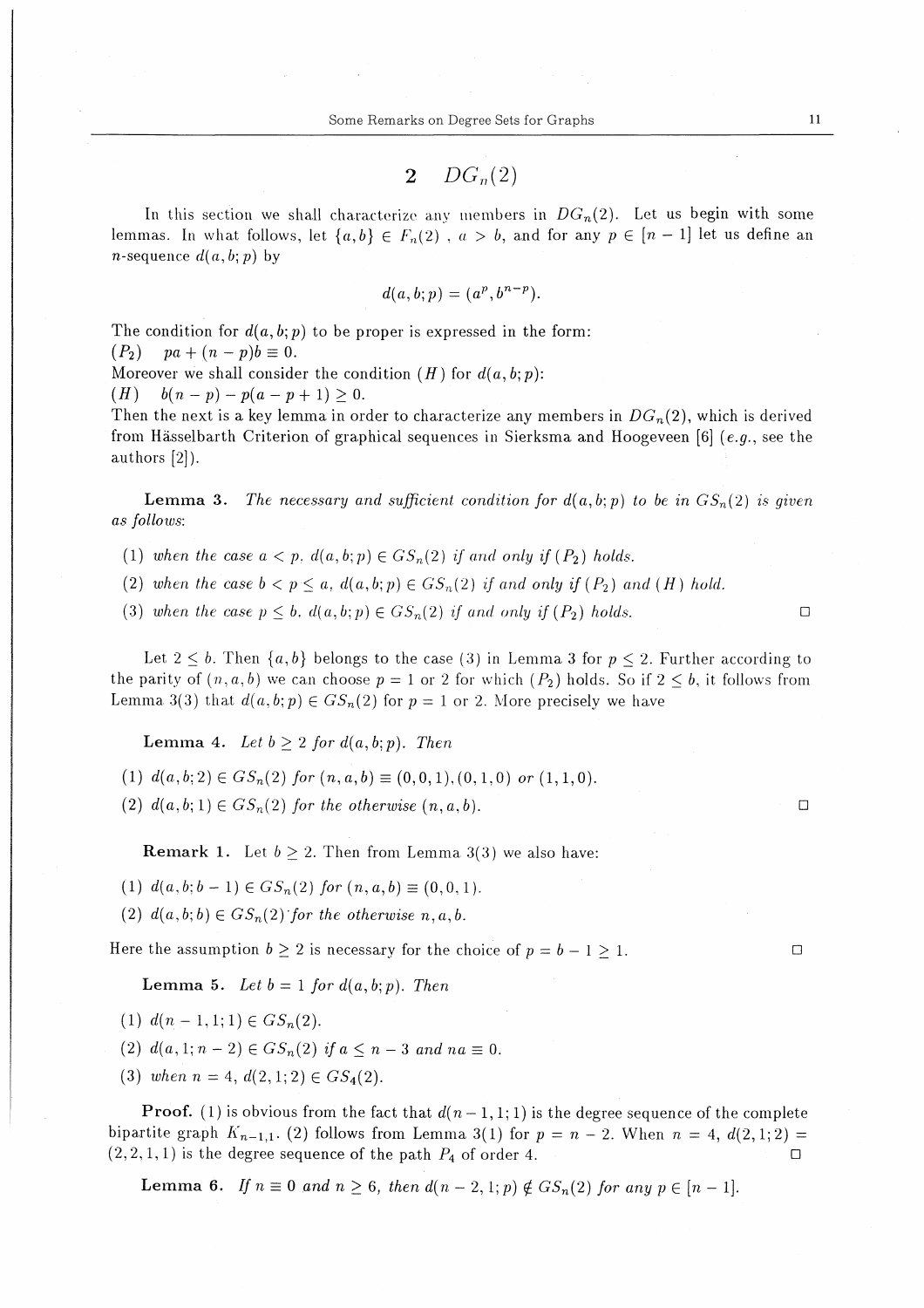**Proof.** We suppose that  $d = d(n-2,1;p)$  is graphical for some  $p \in [n-1]$ . Then from  $(P_2)$ ,  $p \equiv 0$ . Hence the cases (1) and (3) in Lemma 3 do not happen. Therefore d satisfies (H) for some even  $p \in [2, n-2]$ . Let  $f(p)$  be the left hand side of (H) for d. Then  $f(p) = (n-p) - p(n-p-1) = (p - \frac{n}{2})^2 + n - \frac{n^2}{4}$ . The maximum value of  $f(p)$  for  $p \in [2, n-2]$  is  $f(2) = f(n-2) = 4 - n$ . If  $n > 4$  then  $f(p) < 0$  for any  $p \in [2, n-2]$ , which is a contradiction. This completes the proof.  $\Box$ 

Theorem 1.

- (1)  $DG_n(2) = F_n(2)$  if  $n \equiv 1$ .
- (2)  $DG_4(2) = F_4(2)$ .
- (3)  $DG_n(2) = F_n(2) \setminus \{n-2,1\}$  if  $n \equiv 0$  and  $n > 6$ .

**Proof.** Let  $D = \{a, b\} \in F_n(2)$  with  $b > 0$ . If  $2 \le b < a \le n - 1$  or  $na \equiv 0, b = 1, a \ne n - 2$ then  $D \in DG_n(2)$  by Lemmas 4-5. If  $na \equiv 1$  then  $\{a,1\} \notin F_n(2)$  by (1.8). Hence (1) follows from Lemma 2. Moreover  $(2)$  and  $(3)$  are from Lemmas 5-6.  $\Box$ 

> $DG_n(3)$ 3

In this section we shall characterize any members in  $DG_n(3)$ . In what follows, let  $\{a, b, c\} \in$  $F_n(3), a > b > c$  and let us define an *n*-sequence  $d(a, b, c; p, q)$  by

$$
d(a, b, c; p, q) = (a^p, b^q, c^{n-t}),
$$

where  $p, q \in [n-2], t = p + q$  and  $t \leq n-1$ . The condition for  $d(a, b, c; p, q)$  to be proper is expressed in the form:

 $(P_3)$  $pa + qb + (n - t)c \equiv 0.$ 

Moreover consider the conditions for  $d(a, b, c; p, q)$  as follows:

 $(H_1)$  $qb + (n - t)c - p(a - p + 1) > 0.$ 

 $(n-t)c - p(a-t+1) > 0.$  $(H_2)$ 

 $(n-t)c - p(a-t+1) - q(b-t+1) > 0.$  $(H_3)$ 

Under these notations we have the following conditions for  $d(a, b, c; p, q)$  to be in  $GS_n(3)$ , which is also derived from Hässelbarth Criterion (e.g., see [2]).

**Lemma 7.** The necessary and sufficient condition for  $d = d(a, b, c; p, q)$  to be in  $GS_n(2)$ is given as follows:

(1) when the case  $a < p$ ,  $d \in GS_n(3)$  if and only if  $(P_3)$  holds.

(2) when the case  $b < p \le a$ ,  $d \in GS_n(3)$  if and only if  $(P_3)$  and  $(H_1)$  hold.

(3) when the case  $c < p \leq b < a < t$ ,  $d \in GS_n(3)$  if and only if  $(P_3)$  holds.

(4) when the case  $c < p \leq b < t \leq a$ ,  $d \in GS_n(3)$  if and only if  $(P_3)$  and  $(H_2)$  hold.

(5) when the case  $p \leq c \leq b \leq t$ ,  $d \in GS_n(3)$  if and only if  $(P_3)$  holds.

(6) when the case  $p \leq c < t \leq b$ ,  $d \in GS_n(3)$  if and only if  $(P_3)$  and  $(H_3)$  hold.

(7) when the case  $t \leq c$ ,  $d \in GS_n(3)$  if and only if  $(P_3)$  holds.

 $\Box$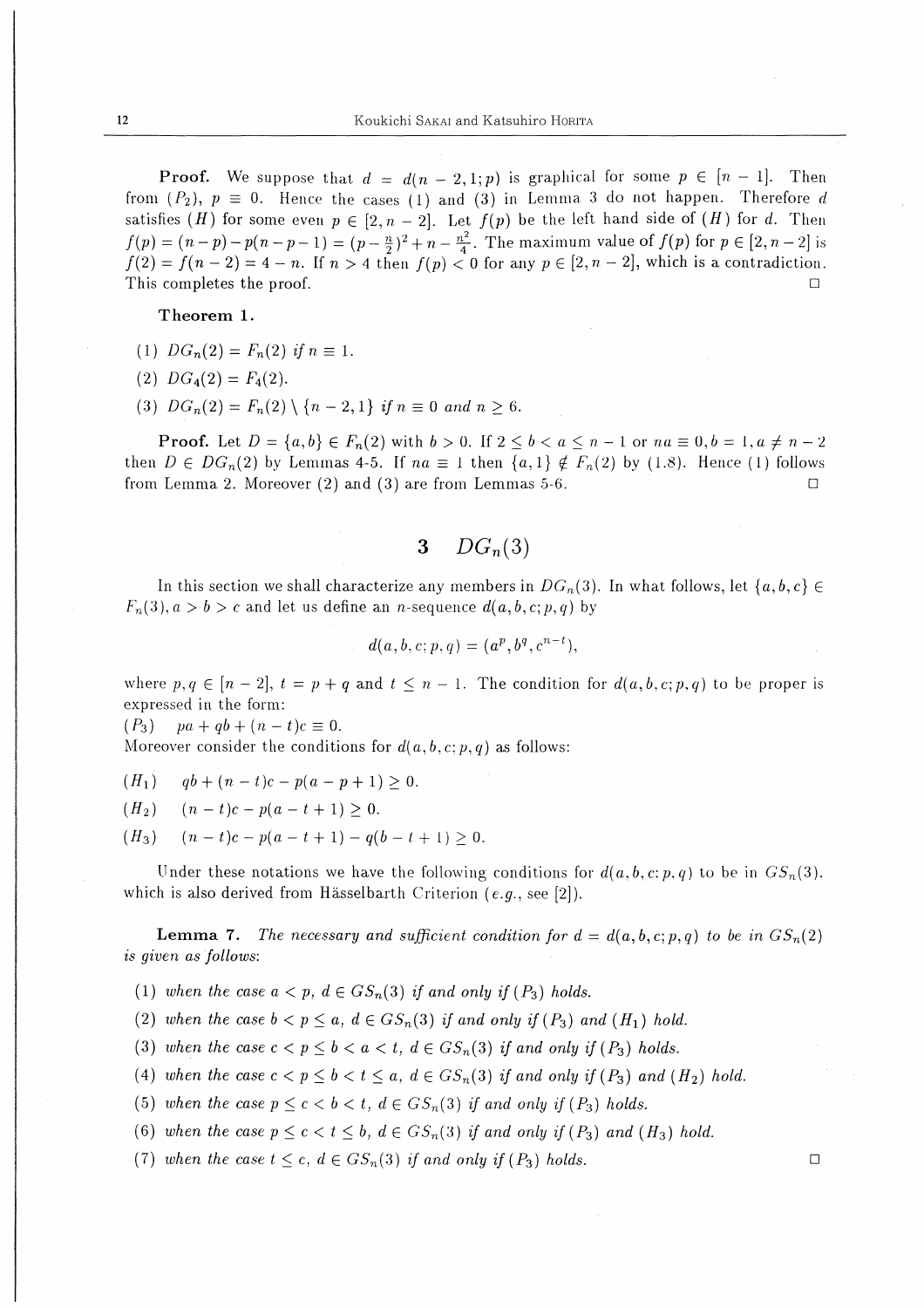Using the above lemma, we can get actually  $d(a,b,c;p,q) \in GS_n(3)$  by the suitable choice of  $p, t$  according to the parity of  $(n, a, b, c)$ .

**Lemma 8.** Let  $n \equiv 0$  and  $c > 0$ . Then we have

(1)  $d(a,b,c;1,n-2) \in GS_n(3)$  if  $(a,b,c) \equiv (0,0,0),(0,1,0),(1,0,1)$  or  $(1,1,1).$ 

(2)  $d(a, b, c; 1, n-3) \in GS_n(3)$  if  $(a, b, c) \equiv (0, 0, 1)$  or  $(1, 1, 0)$ .

(3)  $d(a, b, c; 2, n-3) \in GS_n(3)$  if  $(a, b, c) \equiv (0, 1, 1)$  or  $(1, 0, 0)$ .

**Proof.** In the case (3) let  $c = 1$ ,  $p = 2$  and  $q = n-3$ . If  $(a, b) \equiv (0, 1)$ , then  $3 \le b \le$  $a \leq n-2, t=n-1$  and  $(P_3)$  holds. Since  $c < p < b < a < t$  it follows from Lemma 7(3) that  $d(a,b,1;2,n-3) \in GS_n(3)$ . The other cases follow from Lemma 7(5).

By the same consideration the next follows from Lemma 7(5).

**Lemma 9.** Let  $n \equiv 1$  and  $c > 0$ . Then we have

- (1)  $d(a,b,c;1,n-2) \in GS_n(3)$  if  $(a,b,c) \equiv (0,0,0),(0,1,1),(1,0,1)$  or  $(1,1,0).$
- (2)  $d(a, b, c; 1, n-3) \in GS_n(3)$  if  $(a, b, c) \equiv (0, 0, 1)$ .
- (3)  $d(a,b,c;2,n-3) \in GS_n(3)$  if  $(a,b,c) \equiv (0,1,0)$  or  $(1,0,0)$ .

Theorem 2.  $DG_n(3) = F_n(3)$ .

**Proof.** Let  $D = \{a, b, c\} \in F_n(3)$  with  $c > 0$ . Then  $D \in DG_n(3)$  by Lemmas 8-9. Hence the assertion follows from Lemma 2.  $\Box$ 

$$
4 \quad DG_n(n-2)
$$

Finally we shall show that  $DG_n(n-2) = F_n(n-2)$  for any  $n > 3$ . Since it is known already for the case of  $n \in [3,5]$ , we consider the case  $n \geq 6$ . Any member in  $F_n(n-2)$  is classified into the three classes as follows:

(4.1)  $D_n(n-1;k)=[n-1]\setminus\{k\},$  where  $k\in[n-2]$ (4.2)  $D_n(n-2;k)=[0,n-2]\setminus\{k\},$  where  $k\in[0,n-3]$  $(4.3)$   $D_n(n-3) = [0, n-3].$ 

At first we shall prove that  $D_n(n-2;0) = [n-2] \in DG_n(n-2)$ . For any  $t \in [n-1]$  we define an *n*-sequence $d_3(t)$  by

 $d_3(t)=(n-2,n-3,\cdots,t+1,t^3,t-1,\cdots,2,1).$ 

Further for  $n = 4m - 1$  or  $n = 4m$  we define an *n*-sequence  $d_2(m)$  by  $d_2(m)=(n-2,n-3,\cdots,2m+1,(2m)^2,(2m-1)^2,2m-2,\cdots,2,1).$ 

Lemma 10. Let m be any positive integer.

(1) if  $n = 4m + 1$  then  $d_3(t) \in GS_n(n-2)$  for any  $t \in [m,3m]$ .

(2) if  $n=4m+2$  then  $d_3(t) \in GS_n(n-2)$  for any  $t \in [m,3m+1]$ .

(3) if  $n = 4m-1$  or  $n = 4m$  then  $d_3(t) \notin GS_n(n-2)$  for any  $t \in [n-1]$ .

(4) if  $n = 4m-1$  or  $n = 4m$ , then  $d_2(m) \in GS_n(n-2)$ .

 $\Box$